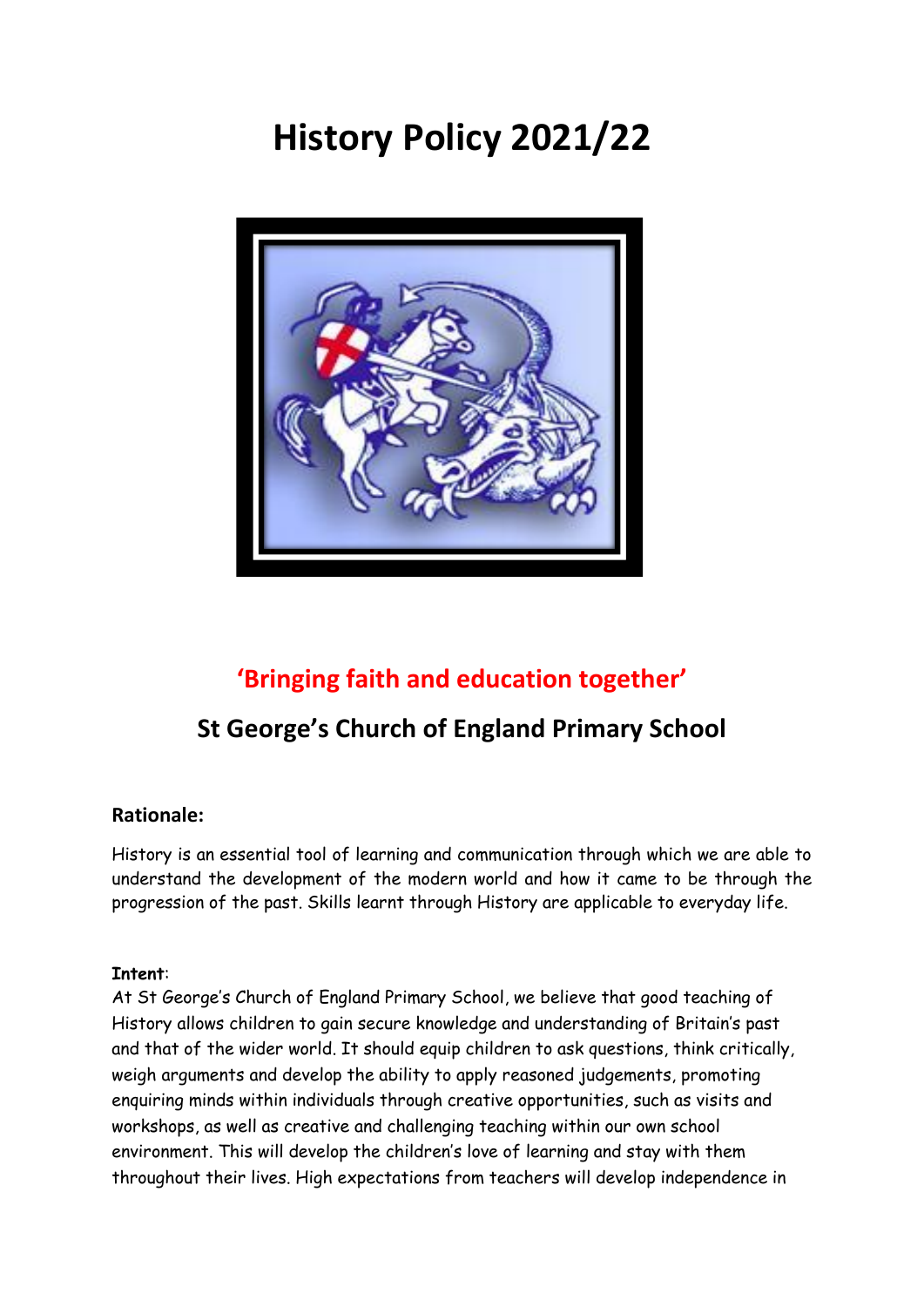children to reach their potentials and encourage them to be life-long learners by celebrating their successes.

#### **Aims:**

In teaching History we aim to develop in pupils:

- An understanding of how events from the past affect the present.
- An understanding of the increasingly multi-faceted character of society.
- To explore the common aspects of History arising from Wales/ Britain, Europe and the World.
- A knowledge, awareness and understanding of a range of skills linked to History.

## **Implementation:**

Within EYFS History falls within 'Understanding of The World' aspect of the EYFS. Children learn through experiences that introduce the concepts of time and change. Children in Early Years develop curiosity and interest in the features of objects and living things to describe and talk about what they see.

This is developed as they move through the primary phases through:

- A sequence of planned lessons across each year group with carefully planned progressive skills and knowledge.
- Exciting hooks to learning to inspire children and enrich classroom lessons
- Opportunity for retrieval and retention through low stake quizzing supporting children's working memory.
- Enrichment opportunities such as educational visits, workshops and visiting experts
- A knowledge organiser which outlines knowledge including vocabulary which is selected at appropriate levels for each year group.
- Challenging questions and activities within each lesson
- Support for children to allow all to meet the requirements of the National Curriculum.
- Links to the wider world to develop children's cultural capital.

#### **Impact**:

Through the delivery of high quality History lessons within our school, we aim to contribute towards children's cultural capital and hope that our children will demonstrate that they are confident communicators, retrieving past information and applying learning across the primary phase. All children will have the same opportunities to achieve our curriculum through careful